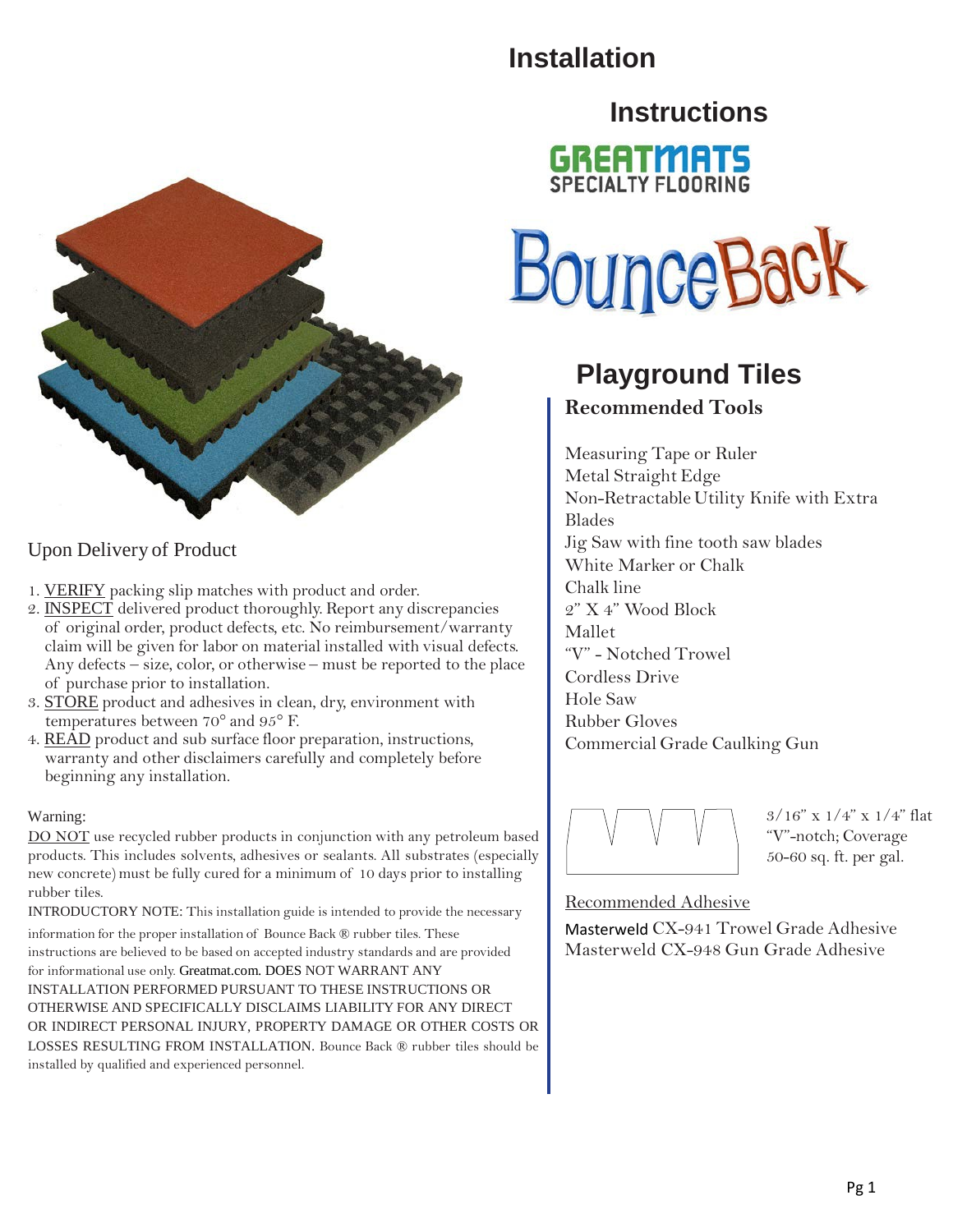### ADHESIVE

Protect unopened containers from heat and direct sunlight. In cool weather, store containers at temperatures of 70° to 95°F for at least 24 hours before using. Masterweld CX-941 has a shelf life of one year when stored properly. Apply in temperatures above 40°F.

- Wear gloves during application. CX-941 is difficult to remove from skin and clothing. If adhesive gets on skin, immediately wipe it off with a dry cloth.
- Do not apply on frozen surfaces or standing water.
- Avoid contact with water or alcohol before use and before complete cure.
- Do not use in areas subject to hydrostatic head pressure.
- Do not use on wet, contaminated, or friable substrates.
- It is the user's responsibility to check adhesion of the cured adhesive on typical test areas at the project BEFORE application.

# **DO NOT USE**

Petroleum Based Products To Clean Bounce Back Playground Tiles.

### RUBBER TILE CLEANING

Indoors: Sweep, sponge mop or vacuum rubber flooring for everyday maintenance.

Outdoors: Use of a water hose, leaf blower or broom is usually sufficient.

Use Cleaner/Deodorizer, disinfectant or a mild detergent with a sponge mop and water for more extensive cleaning.



### PREPARATION

#### **Product**

Bounce Back® playground tiles should be protected from weather and physical damage prior to and during installation as well as during adhesive curing period. Precipitation should be avoided during and for 12 hours after installation.

#### **Sub-Surface**

Requirements for all Sub-Surface are as follows:

- 1. All play structures should be in place prior to Bounce Back® playground tile installation.
- 2. Structurally sound and fully cured for a minimum of 10 days (concrete or asphalt).
- 3. Have good drainage with a gradient (2% is suggested) that prevents the pooling of water.
- 4. Be reasonably flat and free of variances of more than 1/8" in 10 feet.

#### Concrete & Asphalt

- 1. New concrete must be allowed to fully cure thoroughly prior to installation (10 days). If sealants are used, **DO NOT** use one with a petroleum base.
- 2. Old concrete must be repaired and have joint sealants and fillers installed as necessary. All cracks or flaws should be filled in or repaired prior to covering with rubber products. Use patching materials as appropriate. *Mechanical surface profiling is the preferred floor preparation method.It is the only acceptable preparationmethod where warranties are issued (with CX-941 adhesive). Acid etching is not recommended. Mechanically profile the floor to medium-gritsandpaper texture. Remove curing and parting compounds and other surface hardeners and floor coatings in accordance with the manufacturer's instructions.*
- 3. Surface must be thoroughly cleaned of dirt, dust, grease, or other foreign matter by shot blasting or other mechanicalmeans with a commercial degreaser. Any bumps or debris will cause excess wear and/or cushion damage.
- 4. Allow the surface to completely dry before beginning installation.
- 5. Asphalt may require a re-surface coating for best results. Due to variationsin asphalt substrates, it is the user's responsibility to check the adhesion of the cured adhesive on typical test areas at the project BEFORE application. Due to asphalt pourosity adhesive spread rate may be up to 50% less than posted rate.

#### Compacted Surfaces

- 1. Subsoil (existing dirt) layers must be free from large rocks and any organic material such as leaves, peat, wood or other materials which could decompose over time, potentially causing settling of the matting surface.
- 2. Subsoil should be flat and level. Compaction of the subsoil with a compactor or roller may be required where subsoil is unusually soft or loose.
- 3. Install the first layer of 5/8" minus or 3/4" minus crushed rock, approximately  $2$ " thick, and compact the material using a plate compactor to a  $95\%$  compacted rate, sprinkling water as necessary to get the crushed rock material to compact tightly. Surface should be hard and flat after compaction.A slope of up to 2% may be desired for drainage.
- 4. Repeat the rock installation and compaction with 1/4" minus so that the crushed rock base is 3"-4" thick after compaction.Additional layers may be required over unusually soft or unstable subsoil materials. Be sure that the final layer produces a smooth surface without bumps or depressions more than 3/16" in size. (Any imperfections will telegraph through your Bounce Back® rubber tiles, and will become noticeable in the final installation.)
- 5. Roll out a layer of woven geo-textile fabric (GEOTEX 200ST), and overlap seams by 3" or more. Glue the layers together with the adhesive provided or tape with duct tape. Keep the fabric flat by temporarily staking the fabric at both ends.
- 6. Install the Bounce Back® playground tiles to the fabric, as you would install to a hard surface and tile to tile. Be careful not to bunch up or wrinkle the fabric during the installation process.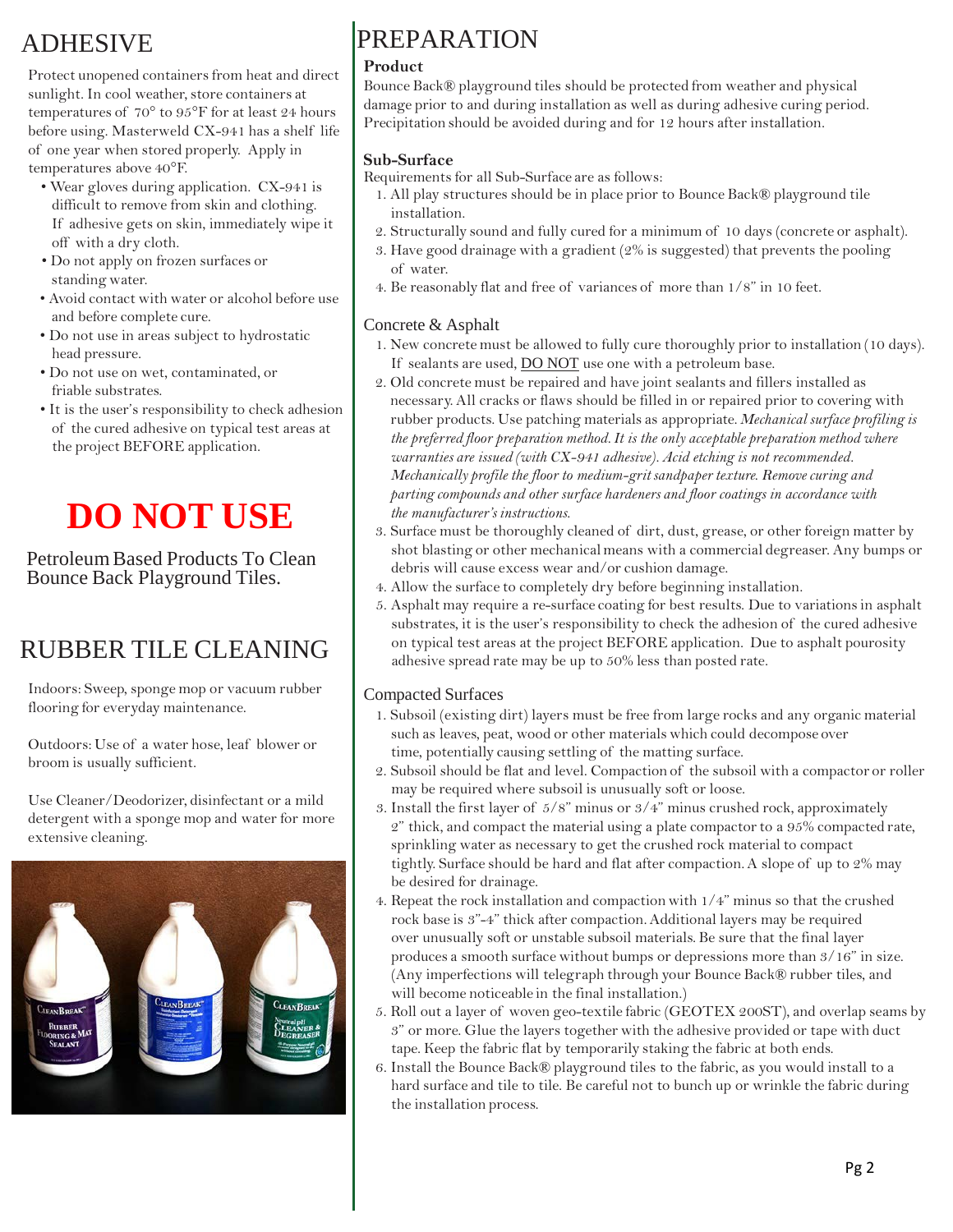## **INSTALLATION**

- 1) Assume that any fences, walls or curbs that the tiles will butt up against are not perfectly straight or square. Start by measuring the dimensions of your project. Divide the dimensions (in feet) by two to determine number of whole tiles and fraction of a tile required for each dimension. If you are filling a defined space, you will generally have border on at least two sides that is less than a full tile. Generally plan to make the border that consists of less than a whole tile to be the back or least accessed side of the playground. Additionally, plan for this border to be a half a tile or more. This may require starting with less than a full tile on the front or most accessed border.
- 2) Start by setting a chalk line on the front or most accessed side of the playground that is the desired border width from either end of the play area, similar chalk line on the perpendicular side (Figure 1).
- 1 a) *Using Full Floor Adhesive CX-941*Apply CX-941 adhesive prior to laying each tile and apply only within the area of the tile (or tiles) to be laid down. The adhesive should be applied thinly and evenly over the substrate with 3/16" x 1/4" x 1/4" "V"-notched trowel. After placing each tile, press firmly throughoutthe tile to remove bubbles and establish bond. CX-941 adhesive will cover 50 to 60 square feet per gallon on smooth surfaces. *Do not apply more adhesive than can be utilized within a 30 minute window. In ideal temperatures there is approximately 30 minutes of open time to apply the adhesive and maneuverthe rubber tile onto the adhesive and position prior to curing onset.* Wipe off excess adhesive on hands with mineral spirits. Gloves are strongly suggested during application, as CX-941 is aggressive on skin. **DO NOT** allow mineral spirits to come in contact with the rubber tiles.
- b) *Using Tile-to-Tile Adhesive CX-948*Apply a 1/4" wide bead of CX-948 adhesive 9" in each direction from the corners, just below the radius edge. This will provide 6" of unattached edge for greater water permeability. (Figure 3).

**NOTE:** It is strongly recommended to use both methods of adhesion when installing product or Geotextile fabric sub-surface. Using both of the above mentioned adhesive procedures will ensure the most long-term, trouble-free installation of your Bounce Back® rubber tile product.

- 3) Start by laying full tiles along the insides of the two perpendicular chalk lines. Continue laying full tiles until play area is covered except for a border. Be careful to keep the seams straight (Figure 2).
- 4) Once the center of the play area is covered measure and fit each tile of the border.

*ADHESIVE CLEAN UP TIPS:* Before troweling with CX-941, cover the unused portion of the trowel with duct tape. After troweling, tear off the tape before the material cures. Clean all tools of excess CX-941 immediately after use with mineral spirits. Use proper precautions when handling solvents. Cured adhesive can be removed by cutting with a mechanical tool. DO NOT allow mineral spirits to come in contact with the rubber tiles.

#### ADA RAMP KIT INSTRUCTIONS *(for 7-8' and 9-10' Fall Heights)*

- 1) Ensuring that you have a level, sound surface, lay two tiles down side by side so they combine to make a 48" wide surface. Glue the meeting edge with a 1/4" wide bead of CX-948.
- 2) The ramp included in your kit that covers the two tiles will be installed next using a wavy or "S" pattern. With the CX-948, place a 1/4" wide bead on the two tiles and around the perimeter approximately 1/4" in from the outside edge (adhesive is depicted in the diagram below by dotted lines) Then place the matching ramp on top of the tiles.
- 3) The remaining ramp should have a 1/4" wide bead of adhesive across the face of the thick side and butted against the face of the tile/ramp assembly.



Kit Includes: 2 - 24" x 24" Tiles 2 - Tapered Ramps

### *Figure 1*



### *Figure 2*



### *Figure 3*



Tile to Tile CX-948 Placement  $1/4$ <sup>77</sup> bead 9" in from all 4 corners

The instructions provided are based on using CX-941 and CX-948 Polyurethane Adhesives. If another adhesive product is used, be cautious as to the manufacturer's instructions, curing times, and bonding window.

Adhere to main surface area